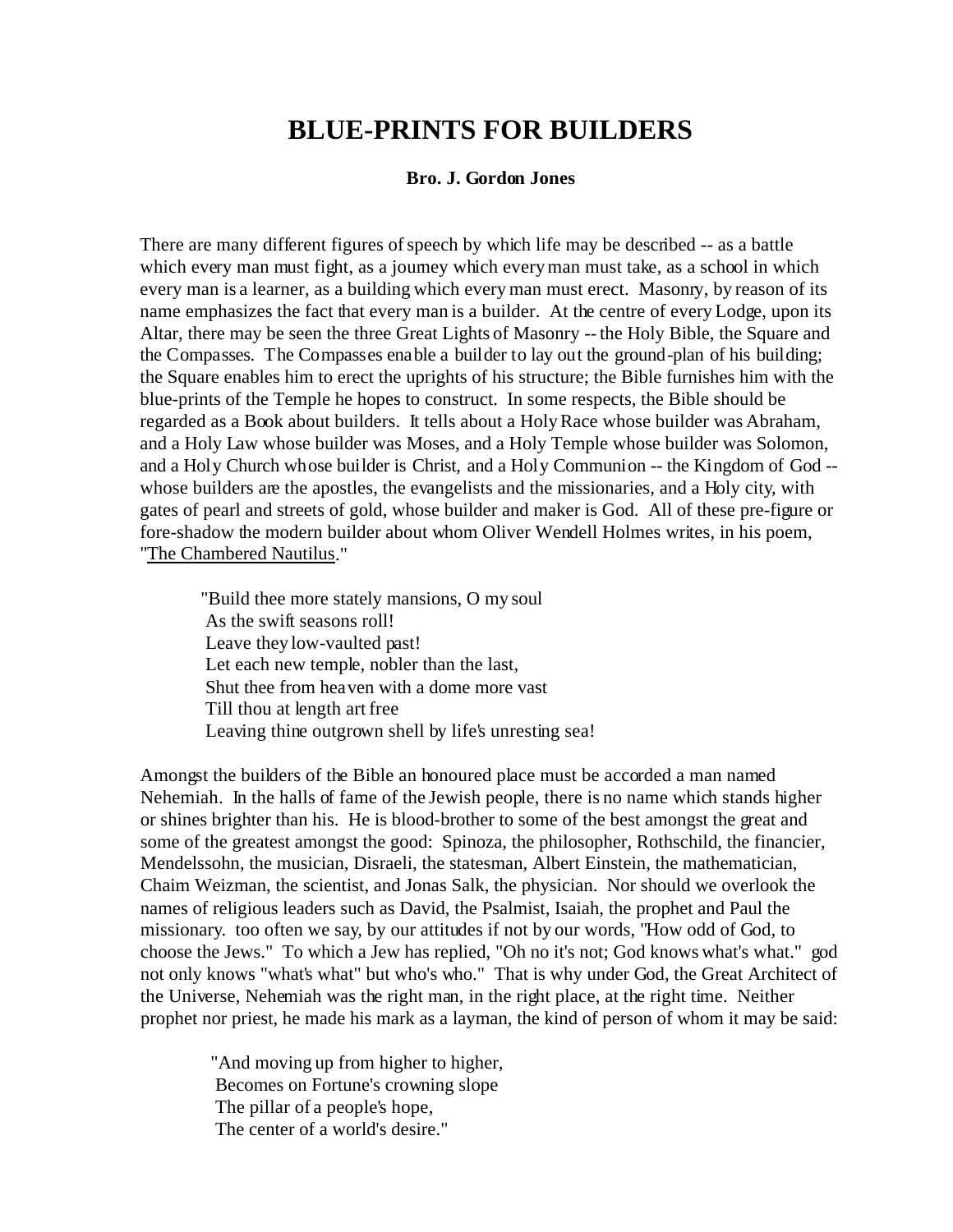Nehemiah lived at a time of national distress in Palestine. His country, like South Vietnam in our day, had become a battle-ground of world forces too big to be withstood and too strong to be overcome. It was an age of volcanic upheaval; political forces of seismographic proportions were shaking the nation to its very foundations. The Four Horse of the Apocalypse -- the conqueror on the white horse, the warrior on the red horse, the destroyer on the black horse, the killer on the pale horse -- these four were testing their weapons and manoeuvring for positions on the plains of Palestine. Nebuchadnezzar, the king of Babylon, with his steam-roller tactics, had defeated the armies of Judah, had broken down the walls of Jerusalem, and had destroyed the Temple of God. Such was the situation when Nehemiah returned to Jerusalem to lead in the work of reconstruction. the City of Jerusalem -- God's holy city -- must be rebuilt. The Temple of the Lord -- God's holy place -- must be repaired. The citizens of Judah -- God's holy people -- must be restored. to this task Nehemiah gave his strength, seeming to say as did Rupert Brooke, "Now God be thanked who has matched us with his hour." His call to the man of his day was, "Come and let us build up the walls of Jerusalem, that we be no more a reproach." There were four things which distinguished this ancient builder, four things which are needed by every builder today. They are a plan of action, a philosophy of life, a programme of work and a passion of soul.

Nehemiah's plan of action was to lift the morale of his people. As their leader, Nehemiah brought to his task neither men, nor material, not money. His contribution was in the realm of the spirit; it was encouragement and enthusiasm. Do you know the meaning of the word encouragement? It comes from two Latin words – "en" meaning "in" and "corps" meaning "heart"; encouragement means to put heart into a person. do you recall the meaning of the word enthusiasm? It is derived from two Greek words, "en" meaning "in" and "theos" meaning "God"; enthusiasm means to have God in your life, giving you renewal, release and revitalization. In the work of building, men do not live by bread alone but by such soul-stirring, heart-warming words as faith, hope and love, which come from the mouth of God. In these days, too many people are suffering from what may be called "psycho-sclerosis." do you know what sclerosis of the liver is? It is hardening of the liver. And, do you know what arterio-sclerosis is? It is hardening of the arteries. Well, psycho-schlerosis is hardening of the mind, and of the thoughts, and of the feelings. The very best cure for psycho-sclerosis is encouragement and enthusiasm; they cause you to "come alive" to your finger tips. they give you inward resources of "pep", and "punch" and spiritual power.

One of the most inspiring buildings ever erected by Masons of medieval times is Milan Cathedral in northern Italy. It has hundreds of spires and more than a thousand statues on its roof-top. The whole edifice, carved out of marble, with the great Alpine peaks in the background, gives one the impression that the builders have just broken off one vast piece of marble from a shoulder of the Alps and have carved a cathedral out of it. There are few things in the world more glorious than the "frozen music" of Milan Cathedral, and few things about Milan Cathedral more impressive than the kaleidoscopic colouring of its stained glass windows. The Cathedral was many years in building; after the foundations were laid, one by one the walls were erected, and bit by bit the buttresses were put into place. At that time an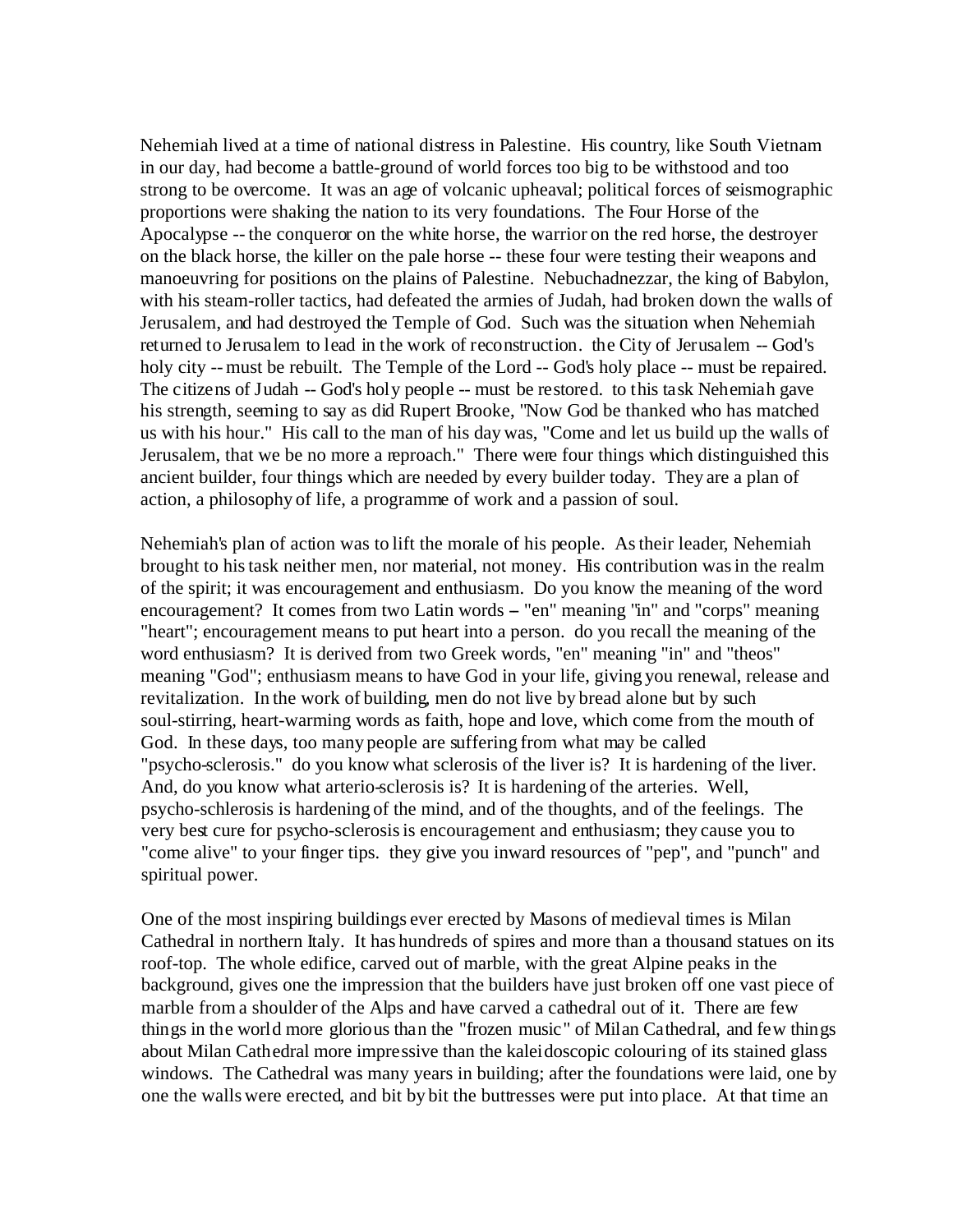old workman was seen in the vicinity of the Cathedral, holding in his hand small bits of coloured glass. He would lay them in patterns on the roadways near the Cathedral. He would compare their colours with the flowers in the near-by gardens. He would hold up pieces of glass in the sunlight to let the sun's rays shine through them. He would walk around and round the Cathedral, taking up one position after another, and continuing to peer through his bits of coloured glass. Some people said, "He's a madman!" One day, however, he disappeared and it was many months before "the madman" was seen again. this time he came with great carts drawn by big Italian horses, and containing many sections of stained glass windows, as well piles of soft pliable, lead stripping. He began putting sections of glass together and binding them with strips of lead. After months of work the windows were all in their place. There were windows which faced the east, to catch the first rays of the morning sun, windows which faced the south so that at high noon the sunlight from those windows would fall directly upon the altar. There were windows facing the west, which caught up the rays of the setting sun and transformed them into a thousand shades and colourings. There were images of the apostles and prophets and the angels of heaven. Out-towering them all, there was a vast representation of Christ Himself. All of this beauty in glass is the triumph of an old workman, whom some people considered mad, who took thousands of pieces of glass, and bound them together with the magic cement of his zest and his zeal. Milan is a constant reminder of the truthfulness of Emerson's saying "Every great and commanding moment in the annals of the world is the triumph of some enthusiasm."

Having looked at Nehemiah's plan of action, let us now examine his philosophy of life. It was his purpose to show his workers the larger significance of what they were doing. They were laying bricks; they were repairing the walls; they were rebuilding the city of Jerusalem. Jerusalem, however, is something more than a mark on a map of Palestine; it is a place-name in the geography of the soul. Jerusalem is the City of David, the place where David sang, "Lift up your heads, O ye gates; even lift them up, ye everlasting doors; and the King of Glory shall come in." (Psalm 24:9). Jerusalem is the home of Isaiah, the prophet who preached and promised that, "The ransomed of the Lord shall return, and come to Zion with songs and everlasting joy upon their heads; they shall obtain joy and gladness, and sorrow and sighing shall flee away." (Isaiah 35:10). Jerusalem is the City of Christ, the Master Builder, who said, "On this rock I will build my Church, and the gates of hell shall not prevail against it." (Matt. 16:18). Shakespeare, in his play, "As You Like It," speaks about finding "tongues in trees, books in the running brooks, sermons in stones and good in everything." How true this is of Jerusalem! If her trees had tongues, they would speak of Christ, the Master-workman, who was crucified on a tree outside the city's walls. If her brooks were books, they would tell of a blind man who received his sight at the Pool of Siloam when Christ, the Master-healer, happened to pass that way. If her stones were sermons, they would preach of Christ the Master-teacher who, from the Mount of Olives, looked down upon Jerusalem's gates and walls, and said, "O Jerusalem, Jerusalem -- how often would I have gathered thy children together, even as a hen gathereth her chickens under her wings and ye would not!" (Matt. 23:37). Such was the city where Nehemiah was teaching the workmen to see the larger significance of that they were doing. In the course of the centuries this city's influence has reached out to every land, and has brought blessings to many people.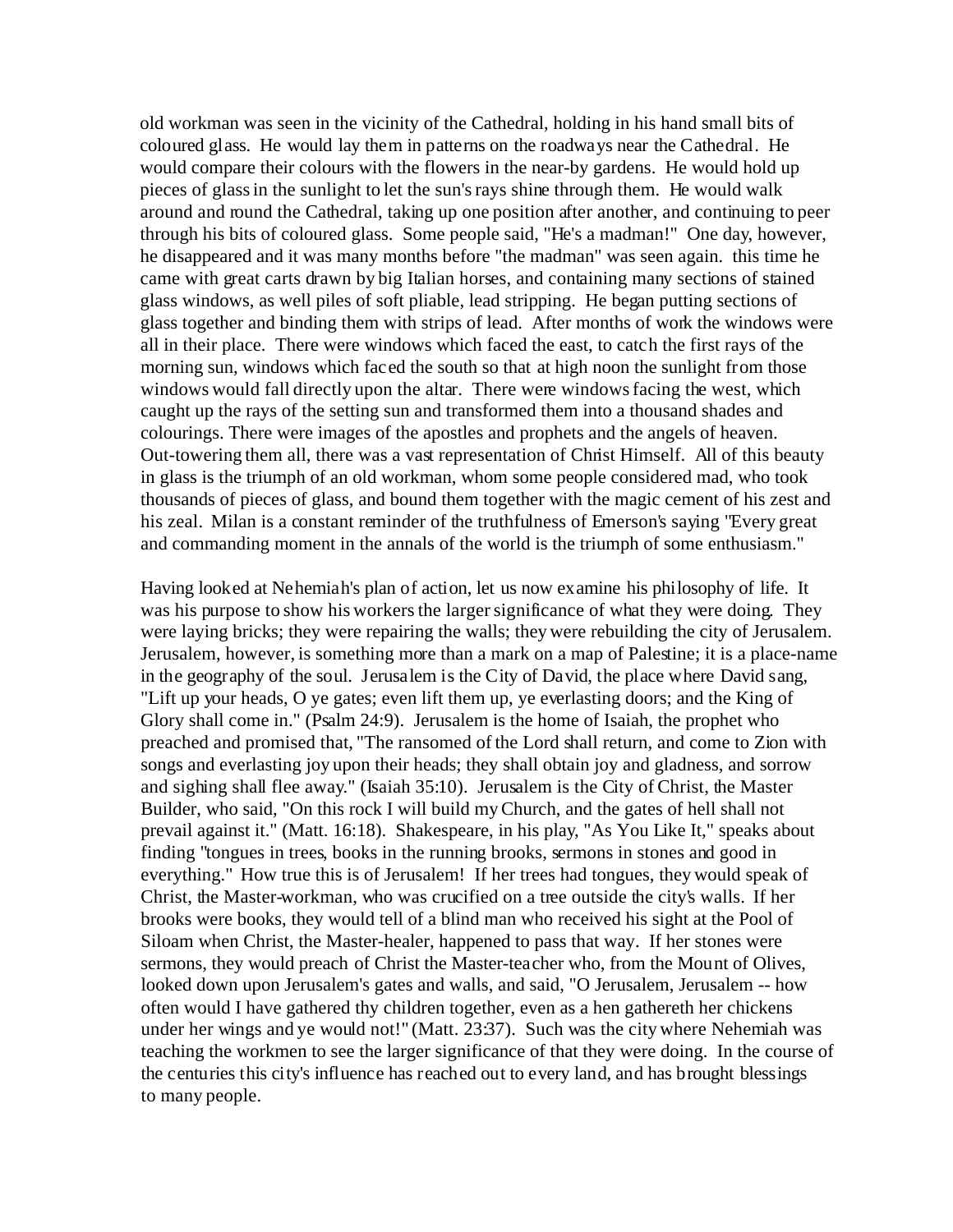Always it is the same -- builders must see that they are doing something more significant than laying bricks or setting stones. Every visitor to England goes to see London's greatest church St. Paul's. The present building was erected in the reign of Charles the Second. To Christopher Wren was assigned the task of repairing the damages caused by the Great Fire of London. While standing amid the ruins of the old building, he asked a workman to bring a stone with which to mark the center of the new Cathedral. A fragment of a gravestone was brought, and on it was written one word -- "Resurgam", which means "I will rise again." Inside the Cathedral you may see the tomb of Sir Christopher Wren, with its striking epitaph, "Reader, if thou seekest his monument, look about you." Let us follow this suggestion by climbing to the great gallery beneath the golden cross. Look out, and in the distance you will see evidence of Sir Christopher Wren's rare skill in the palaces of Hampton Court and Kensington, while closer in are Temple Bar, the Royal Exchange and the Great Monument. Not far away is Seething Lane where Samuel Pepys wrote his diary, the theatre where Shakespeare presented some of his greatest dramas, the house where Wilberforce planned that legislation which "prepared the way for the abolition of slavery in every colony of the Empire," and the house where John Milton, who spoke of England as a "noble nation rousing herself like a strong man after sleep and shaking her invincible locks." In the midst of all this one can see Sir Christopher Wren's churches, more than fifty of them, with their tall stately spires, lifting men's thoughts above the noise and confusion of London's streets, and pointing them upward to God. Not a little of London's greatness is due to Sir Christopher Wren, who built better than he knew.

Always, when we build for the future, we build better than we know. Some like the architects, build with bricks and stone. Others, like the artists, build with paints and canvasses; writers build with pen and paper. A few, like poets, build with ideas and ideals. A scientist, like George Washington Carver, studied the values of commonplace things like peanuts and sweet potatoes, until, through his researches, he did more for the rehabilitation of agriculture in the southern United States, than any other person of his generation. A printer, like Robert Raikes, began to "botanize" amongst the ragged children on the streets of Gloucester. He organized them into schools which met on Sundays. The idea was contagious. Before long, Sunday Schools for the teaching of the Bible were organized in almost every country under heaven. A clerk named George Williams, went to London in 1841 to work in a draper's shop. He discovered thousands of young men like himself, living under difficult or impossible conditions. On Jun 6, 1844, twelve of these young men met in his bedroom -- three Anglicans, three Congregationalists, three Methodists and three Baptists -- where they organized themselves into a Young Men's Christian Association. When Sir George Williams died in 1905, there were Y.M.C.A.'s in forty-five different countries with a membership of hundreds of thousands. All of these, and others whose names are familiar to us all, builded better than they knew. Of them it can be said, "Their echoes roll from soul to soul, and grow forever and forever."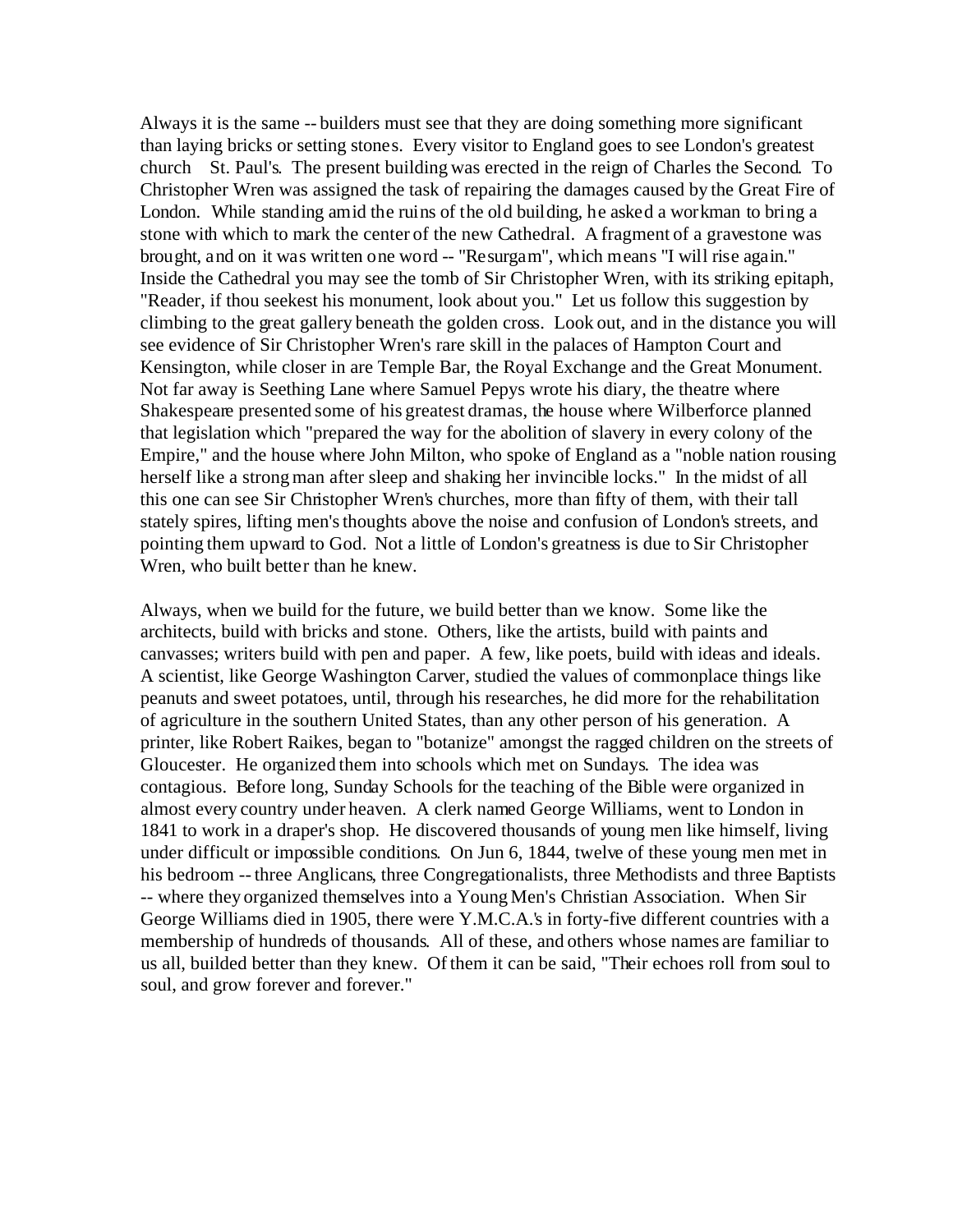Next for our consideration is Nehemiah's programme of work, which was to unite the militant and constructive virtues. His "Orders of the Day" were very clear about this point. Each worker's equipment consisted of a sword and a trowel  $-$  a sword for driving back their enemies and a trowel for building up the wall. "With one hand let him labour at his work, and with the other, let him hold his weapon." (Neh. 4:17). Here then was the original "Home Guard", for every man in Jerusalem played a double role; he was both a warrior and a worker. Each was responsible for that portion of the wall which was "over against his house." (Neh. 7:3).

For those men who were defending Jerusalem, the sword was the symbol of their warfare. In carrying out their programme of work, Nehemiah's men had to face some well organized opposition. Chief amongst their enemies were Sanballat, the Horonite, Tobiah, the Ammonite, and Geshem, the Arabian. This was an "unholy alliance" if ever there was one. Sanballat was the symbol of cynicism and corruption. Tobiah was a double-dealer and a destroyer of truth. Geshem was one of the most subtle and scheming leaders the Arabians ever had. These rascals were familiar with every weapon in the arsenal of Satan. They used ridicule -- What do these feeble Jews think they are doing? (Neh. 4:2). they used mockery -- Even a fox could push over their wall. (Neh. 4:3). They used calumny -- These Jews must be planning a rebellion against the king. (Neh 2:19). "Do not be afraid of them", said Nehemiah, "Remember your vows of allegiance." similarly, every Mason is a warrior; like the tyler of our lodges who guards the door ways of our meeting places, the true Mason stands on guard at the gate ways of our society. Like Robert, the Bruce, of Scotland, or Joan of Arc in France, or William Tell, in Switzerland, he stands in the breaches of our walls, saying, with the Covenanters of Scotland,

 "Strike -- for your altars and your fires; Strike -- for the green graves of your sires; For God – your native land."

For those men who were rebuilding Jerusalem, the trowel was the symbol of their work. those workers were masons. some used Squares to keep the walls straight and plumb-lines to keep them true. Others used rules to measure the length of the walls, or gauges to estimate their height. The majority, however, used trowels to mix the cement and to spread the mortar which bound the stones together. Their activities remind me of something which happened, a short time ago, at the Kraft Food Company in Chicago. When their head offices were being refaced, hundreds of thousands of bricks were used for this task. As the last brick was about to be laid, William E. Olsen, the construction superintendent, asked each bricklayer to scratch his name on it. There, high on the scaffolding, twenty members of the Local 21, A.F. of L., Bricklayers' Union, put their names on that brick. amongst those men were thirteen different nationalities -- Irish, Italian, Swedish, German, Portugese, Finnish, Polish, English, Scottish, Ukrainian, French, Armenian, and American. After the men had signed this brick, Olsen pulled out a piece of paper, and, at the bricklayers' suggestion, wrote out these sentiments: "We are men from many different homelands, with different religions and different customs. all have contributed their skill toward a common good. some believe the different peoples of the world can never solve their mutual problems. Here, all these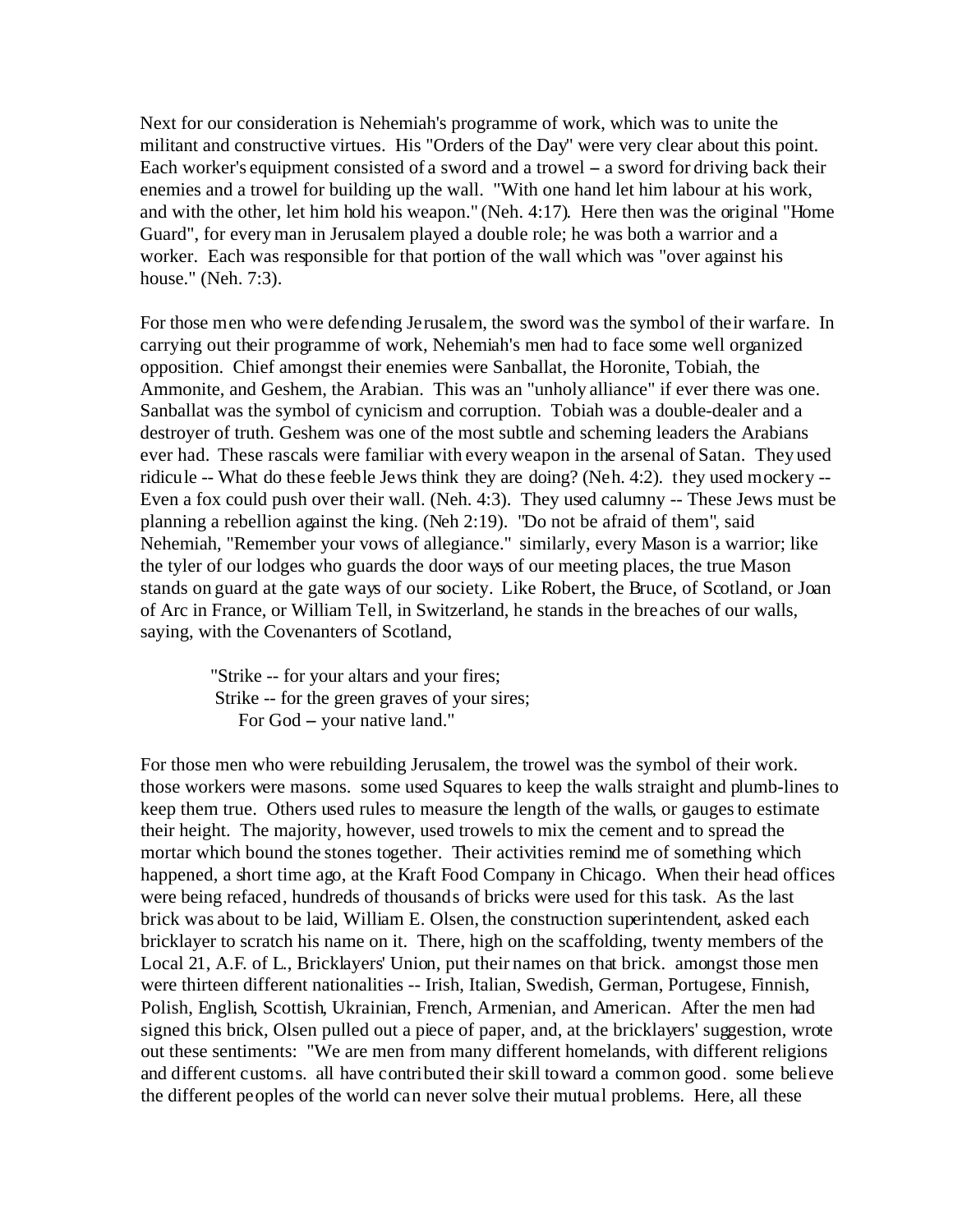men worked, planned and co-operated until they had built something lasting an expression of their pride in America." That brick and that paper are now in the executive offices of the kraft Food Company in Chicago. this shows what can be accomplished through better human relationships. As Masons, you are called to be builders builders of higher spiritual values, of better human relationships, of finer social standards, of stronger community services, of larger civic loyalties, of sounder public opinion.

The final quality of Nehemiah's leadership was his passion of soul. Some leaders have a passion for wealth, others for politics, some for learning, and a few for authority, but Nehemiah's was for his country. What Sanballat said in mockery, Nehemiah expressed in action -- "Will these feeble Jews revive the stones out of the heap of the rubbish?" (Neh. 4:2). "A revival from a rubbish heap." this is a striking phrase. It was Nehemiah's magnificent obsession, his ruling passion. Jerusalem was full of rubbish heaps. What the Goths and Vandals did to Rome, what Alexander the Great did to Tyre, what the Medes and Persians did to Babylon, what the Allied bombers did to Berlin, that is what Nebuchadnezzar did to Jerusalem. The entrances to the city were choked with burnt-out timbers from the gates. The streets of the city were blocked with cast-down masonry from the walls. the open places were piled high with rubble and ruins. This was the rubbish heap out of which Nehemiah would bring a revival.

The kind of revival I am thinking about is that described by two Air Force pilots who, during the Second World War, were forced down on a Pacific Island. After wandering through the jungle, they finally came to a clearing which had neat, clean buildings on it. They were taken to the chief of the tribe, and much to their surprise, were greeted in English. The pilots were surprised but discovered that English missionaries had come to that isolated island fifty years before and had actually transformed a tribe of cannibals into decent, clean Christian men and women. The chief of the tribe insisted on taking the pilots to see the native church. It was at the top of a steep hill. One of the pilots in describing the church said, "There was one of the most beautiful chapels I have ever seen. It was Gothic in form, finished inside with beautiful mahogany. The altar was a gem of beauty and reverence. I asked the chief who built it and he announced with pride, 'We did! with the help of the missionaries.' then he took us behind the church to show us a crude jumble of rocks piled like a pyre, with brown mud sticking between the stones, ugly and unsightly. 'That was our first church', said the chief. 'What a contrast between the two', the pilot remarked. Then the chief remarked, 'As we became better people we became better builders!' That is the secret of better building everywhere. As Canadians become better citizens, they become better builders. As Masons become better men, they become better builders. As church members become better Christians, they become better builders.